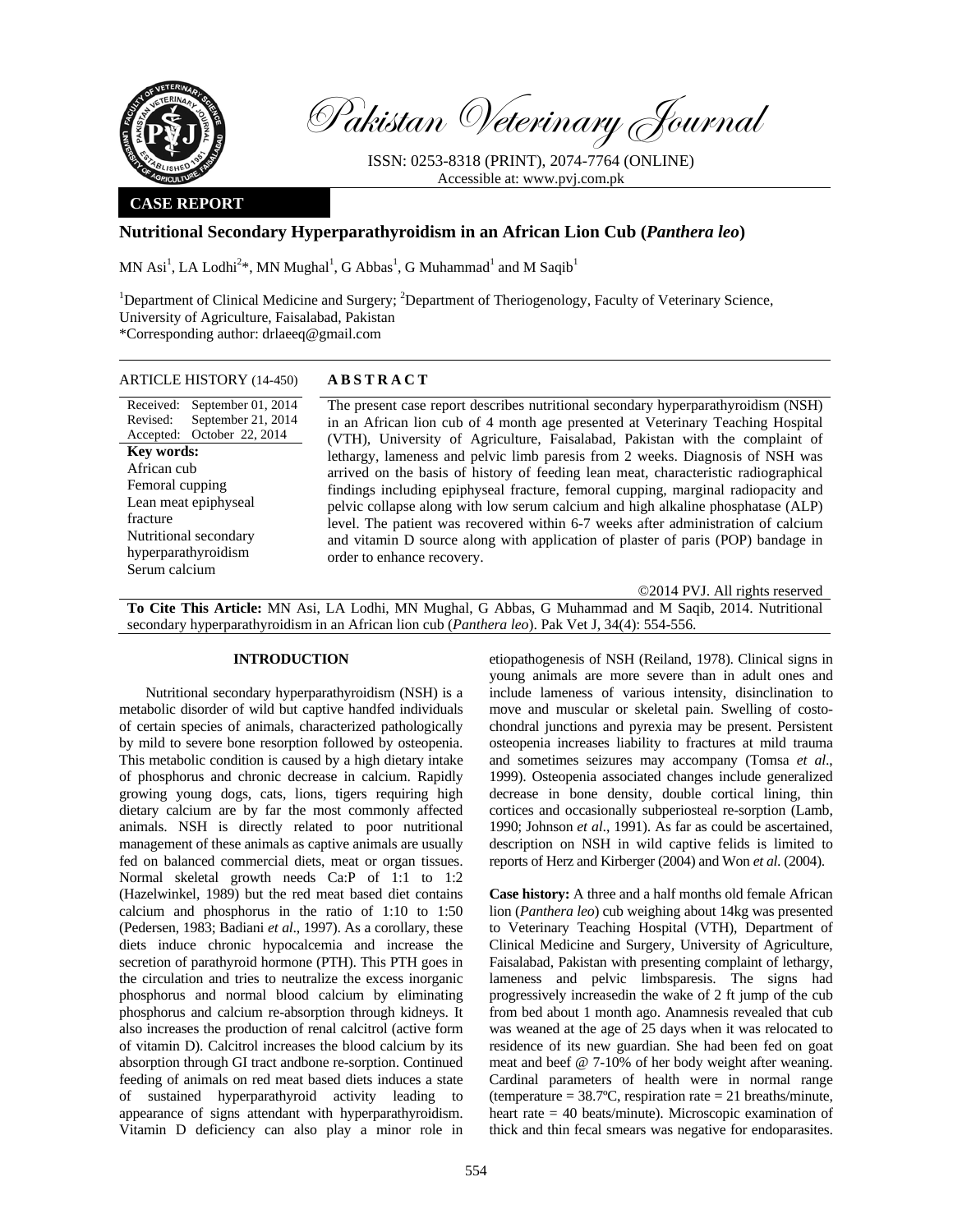Musculoskeletal examination using palpation elicitedpain in hind limbs and hip joints.Hematological examination did not reveal any significant alteration (Table 1). Serum biochemistry revealed significantly raised value of alkaline phosphatase (ALP), slightly below normal level of calcium, however levels of inorganic phosphate and creatinine were normal (Table 2). Serum biochemical determination at the time of follow up visit 3 weeks post completion of treatment showed nearly 3 folds decrease in ALP, 0.5 fold increase in creatinine level and a slight increase in total calcium. Radiographic examination indicated a marked narrowing of pelvic area, increased marginal radiopacity of femur bones, femoral cupping and left proximal epiphyseal fracture of femur in ventral view (Fig. 1), osteopenia and decreased radiopacity of lumber and sacral vertebrae (Fig. 2).

**Table 1:** Summary of Hematological values of an African lion cub affected with nutritional secondary hyperparathyroidism as compared with reference values

| Parameters                                                                                   | Values at                  | Reference                                  |  |
|----------------------------------------------------------------------------------------------|----------------------------|--------------------------------------------|--|
|                                                                                              | presentation               | values*                                    |  |
|                                                                                              | to VTH                     |                                            |  |
| Red blood cells (10 <sup>12</sup> /L)                                                        | 7.60                       | $5 - 10$                                   |  |
| Packed cell volume (L/L)                                                                     | 0.42                       | $0.251 - 0.520$                            |  |
| Hemoglobin( $g/L$ )                                                                          | 122                        | 44-230                                     |  |
| Mean corpuscular volume (fL)                                                                 | 55.3                       | 29.9-76.0                                  |  |
| Mean corpuscular hemoglobin (pg)                                                             | 16.1                       | $11.2 - 27.2$                              |  |
| Mean corpuscular hemoglobin                                                                  | 290                        | 231-428                                    |  |
| concentration (g/L)                                                                          |                            |                                            |  |
| White blood cells (10 <sup>2</sup> /L)                                                       | 9.7                        | $5.5 - 19.5$                               |  |
| Neutrophils (10 <sup>2</sup> /L)                                                             | 7.00                       | 0.000-8.690                                |  |
| Lymphocytes (10 <sup>2</sup> /L)                                                             | 2.60                       | 0.007-8.340                                |  |
| Monocytes (10 <sup>9</sup> /L)                                                               | 0.30                       | $0.000 - 2.912$                            |  |
| Eosinophils (10 <sup>9</sup> /L)<br>$\sim$<br>$\overline{\phantom{0}}$<br>$\cdot$<br>$\cdot$ | 0.10<br>$(1010)$ BL<br>. . | $0.000 - 1.575$<br>$\cdot$ $\cdot$ $\cdot$ |  |

\*International Species Information System (ISIS) Physiological Reference Values for *Panthera leo*.

**Table 2:** Pre and post treatment serum biochemical parameters of an African lion cub affected with nutritional secondary hyperparathyroidism as compared with references values

| Parameters                       | Values at<br>presentation | Values 3<br>weeks post | Reference<br>$values*$ |
|----------------------------------|---------------------------|------------------------|------------------------|
|                                  | to VTH                    | treatment**            |                        |
| Blood Urea Nitrogen (BUN)        | 18.207                    | 18.950                 | $4.641 -$              |
| (mmol/L)                         |                           |                        | 25.35                  |
| Serum creatinine (umol/L)        | 106                       | 159                    | 0-389                  |
| Serum alkaline phosphstase (U/I) | 279                       | 73                     | $0 - 166$              |
| Inorganic phosphate (mmol/l)     | 2.85                      | 2.52                   | $0.84 - 2.91$          |
| Total calcium (mmol/l)           | 2.01                      | 2.26                   | 2.03-3.03              |

\*International Species Information System (ISIS) Physiological Reference Values for *Panthera leo*; \*\*Post treatment values taken after 3 weeks.

On the basis of nutritional plan, clinical findings and radiographic examination, a diagnosis of NSH was deduced. Treatment consisted of restriction of cub to a well lighted and ventilated cage, application of plaster of paris (gypsona bandage) on left hip joint to support the epiphyseal fracture which could be maintained only for 3 weeks. In view of nearly normal levels of serum calcium, the patient was treated with Calcium Carbonate @ 100 mg/kg PO (Tab. Calsan, Novartis Company) and Vitamin D @ 0.05 µg/kg PO (Inj. Indrop D, Neutro pharma Company) for 4 weeks. Improvement in clinical signs was observed at the follow up visit 3 weeks post-treatment.

#### **DISCUSSION**

Wild captive felids are prone to a variety of metabolic, nutritional and confinement associated disease conditions. The cub described in this case was maintainedon full meal diet of goat meat and beef since 2 months having predictable calcium content of approximately 6.6 mg/ 100 g and phosphorus content 290mg/100g (Nutritional composition of red meat, University of Wollongong), that clearly yields the Ca:P of 1:43. Early weaning probably also deprived the cub of its potential calcium source in diet. The cub exhibited the drastic signs of lameness, and reluctance to move after jump of 2 feet height. These signs may be provoked by osteopenia and bone liability to fracture as a result of consistent hypocalcemia. NSH is caused by chronic hypocalcaemia due to persistent deficiency of calcium in diet which leads to demineralization and excessive calcium re-sorption from bones making the bone more fragile to fractures and skeletal defects (Williams, 2007). In normal animals, only narrow limits of blood free calcium level is maintained by parathyroid hormone, as this free calcium in extra-cellular fluid is essential for enzyme, secretary and neuromuscular functions (Hazelwinkel, 1989). So by compensatory mechanism, increased level of parathyroid hormone will try to maintain normal calcium level despite severe downfall (Pedersen, 1983), as in the subject of this report calcium level was slightly below normal range initially, but recovered to normal following 3 weeks post-treatment. NSH can be seen with intermittent lameness and greenstick fracture (Herz *et al*., 2004), muscle twitching has beenobserved in a study (Tomsa *et al.*, 1999), seizures, paralysis and constipation could be observed but not seen in this cub.Serum alkaline phosphatase (ALP) and phosphate values should interpreted carefully with the reference values as these are usually high in growing animals. Hypophosphataemia can also be seen with NSH as meat diets are actually low in phosphorus; however phosphorus relative to calcium is very high (Tomsa *et al*., 1999). Hyperphosphatemia in this case was not typical to NSH, but hypocalcemia and characteristics radiographic findings potentiated the diagnosis towards NSH as indicated by anamnesis. Serum creatinine, BUN, total protein was in normal ranges as indicated in Table 2. In electrolytes, serum sodium, potassium and chloride were all normal. Radiographically, loss of 30-50% bone mass is enough to express osteopaenia as decreased bone opacity, thin cortices, coarse trabeculation and fractures of long bones (Lamb *et al*., 1990). Marginal radiopacity, pathological epiphyseal fracture of left femur was also observed in this case study, however femoral cupping was a unique feature to this case which has not been previously reported in literature so far. Scapular cupping was observed as a rare finding in NSH (Herz *et al*., 2004). Pelvic collapse and osteodystrophic changes of lumbosacral vertebrae resulting in decreased radiopacity of these bones (Fig. 2). This cub was weaned at age of 1 month and was reared on meat diets, and showed symptoms at 3.5 months of age, whereas the cubs are totally dependent on mother until 3 months of age and should be weaned at 6-8 months (Mills and Bester, 2005). Moreover, the cubs are different to take care from domestic kittens and puppies because it is necessary to follow their proper weaning time and to keep this unsound creature in its natural environment. Increased parathyroid hormone was observed with NSH in cats (Crager and Nachreiner, 1993) but this hormone cannot be determined due to unavailability of same age control sample.